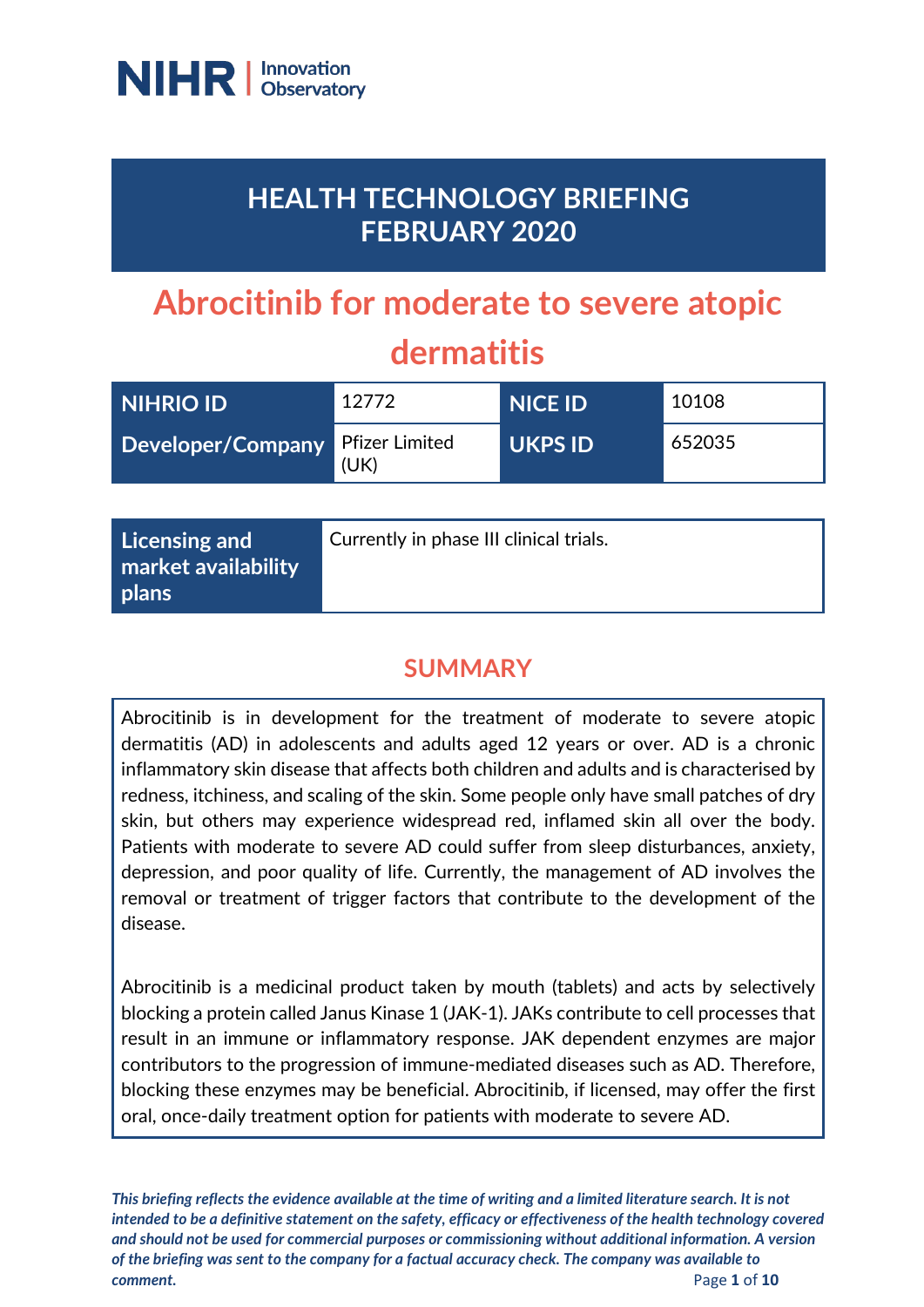## **PROPOSED INDICATION**

Treatment for adolescents and adults aged 12 years or over with moderate to severe atopic dermatitis (AD). [a](#page-1-0)

## **TECHNOLOGY**

#### **DESCRIPTION**

Abrocitinib (PF-04965842) is an oral Janus Kinase 1 (JAK1) selective inhibitor that inhibits several key cytokine signalling pathways known to have an important role in the pathophysiologic characteristics of AD, including interleukin-4 (IL-4), IL-13, IL-31, and interferon γ. $^1$ 

Abrocitinib is currently in phase III clinical development for the treatment of moderate to severe atopic dermatitis, in patients aged 12 years and over. In the phase III clinical trials (JADE Mono-1; NCT03349060, JADE Mono-2; NCT03575871) patients are randomised to either 100mg or 200mg abrocitinib or placebo, given orally as two tablets and taken once daily for 12 weeks.<sup>2,3</sup> In the phase III trial (JADE Compare; NCT03720470), patients are randomised to either 100mg or 200mg abrocitinib taken orally as two tablets on a background of topical therapies taken once daily for 16 weeks or 600mg dupilumab administered as two 300mg injections as a loading dose on day one, followed by a 300mg injection every 2 weeks until week 16. <sup>4</sup> In the phase III trial (JADE TEEN; NCT03796676) patients are randomised to either 100mg or 200mg abrocitinib taken orally as two tablets on a background of topical therapies or placebo for 12 weeks.<sup>5</sup>

#### **INNOVATION AND/OR ADVANTAGES**

AD is a common chronic inflammatory skin disease characterised by intense pruritus and eczematous lesions. The burden associated with the disease is substantial, encompassing physical, psychological, social, and economic costs. Although emollients and topical antiinflammatory agents are the cornerstone of AD treatment, they are often insufficient for individuals with moderate to severe disease. Phototherapy and systemic corticosteroids are treatment options, but the former is limited by accessibility, and the latter is not recommended because of safety concerns. Systemic immunosuppressants may be prescribed but are offlabel in many countries and are associated with considerable adverse effects that limit treatment duration. Dupilumab was recently approved in several countries for treatment of moderate to severe AD. Although this is an important addition to the treatment landscape, some patients do not respond adequately, and others are unwilling or unable to receive subcutaneous injections. Consequently, there remains a need for alternative therapies for  $AD.<sup>1</sup>$ 

Results from the JADE Mono-1 trial showed that abrocitinib met all the co-primary and key secondary endpoints, which were related to skin clearance and itch relief compared to placebo. Safety data showed that both evaluated doses of abrocitinib (200mg and 100mg) were well tolerated and were consistent with a companion study (JADE MONO-2) from the JAK1 Atopic Dermatitis Efficacy and Safety (JADE) global development program. If licensed, abrocitinib may provide the first oral, once-daily treatment option for patients with moderate to severe AD.<sup>6</sup>

<span id="page-1-0"></span> $\overline{\phantom{a}}$ 

<sup>a</sup> Information provided by Pfizer Limited on UK PharmaScan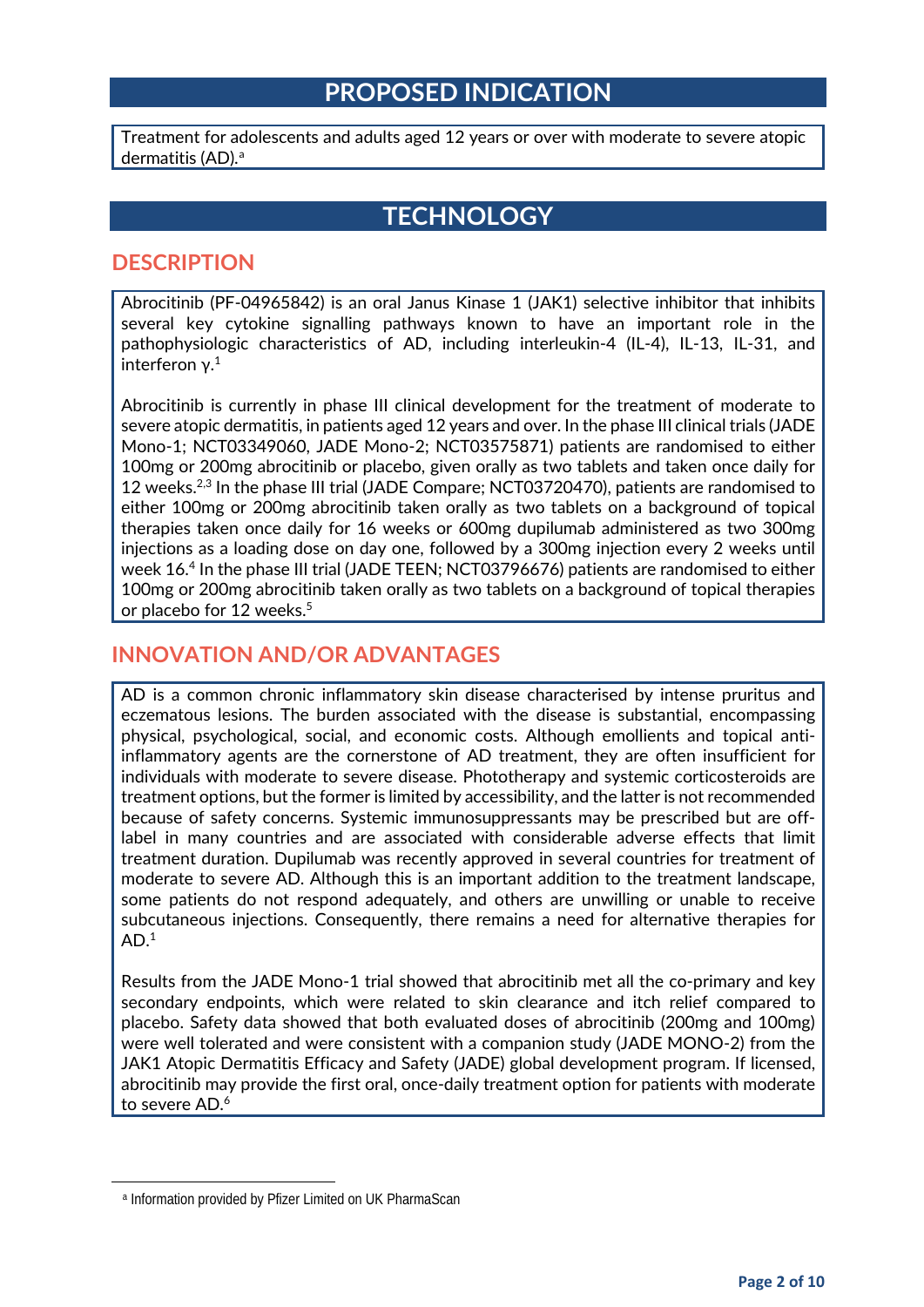#### **DEVELOPMENT STATUS AND/OR REGULATORY DESIGNATIONS**

Abrocitinib does not currently have a Marketing Authorisation in the EU/UK for any indication.

# **PATIENT GROUP**

#### **DISEASE BACKGROUND**

AD also known as eczema or atopic eczema, is a chronic inflammatory skin disease characterised by erythema, pruritus, and scaling of skin that affects both children and adults.<sup>7</sup> AD has a complex and heterogeneous aetiology, characterised histologically by skin infiltration of inflammatory cells, predominantly lymphocytes, eosinophils, and mast cells.<sup>8</sup>

Although the pathogenesis and aetiology of AD remain to be completely understood, this multifactorial disease likely results from complex crosstalk between genetic and environmental factors. $9,10$  The symptoms of AD can have certain triggers, such as soaps, detergents, stress and the weather.<sup>11</sup> Exaggerated Th2-type response, disruption of the epidermal barrier functions, high level of serum IgE, and decreased production of antimicrobial peptides (AMPs) are the key findings in AD. $9,10$ 

Some people only have small patches of dry skin, but others may experience widespread red, inflamed skin all over the body. Although AD can affect any part of the body, it most often affects the hands, insides of the elbows, backs of the knees and the face and scalp in children.<sup>11</sup>

The appearance and location of AD changes with age. In infants it mainly affects the face and limb extensor surfaces. In adolescents and adults, it is most commonly localised and found on the flexural surfaces of the body, anterior and lateral neck, eyelids, forehead, scalp, face, wrists, dorsa of the feet, and hands.<sup>7</sup>

For patients with moderate to severe AD, skin lesions encompassing large surface areas are often associated with severe itching. These lesions can cause sleep disturbances and, in turn, symptoms of anxiety, depression, and poor quality of life.<sup>12</sup>

#### **CLINICAL NEED AND BURDEN OF DISEASE**

Although AD presents most frequently in childhood, it can present at any age.<sup>13,14</sup> Estimates vary due to the different populations examined, but figures suggest that it affects about 10- 30% of children and 2-10% of adults.<sup>14-21</sup> AD affects both males and females equally.<sup>22</sup>

It is indicated that AD affects 1 in 12 adults in the UK.<sup>23</sup> A 2016 international, cross-sectional, web-based survey estimated the prevalence of atopic dermatitis in several countries including the UK. Size of the sample population in the UK was 10,001. The prevalence of atopic dermatitis in this UK cohort was 2.5% (95% confidence interval [CI]: 2.2%, 2.8%). The prevalence was the same among males and females (2.5%). Depending on which scale was used for diagnosis, between 49-56% of cases were moderate, and 4-12% of cases were severe.24

According to the 2018-19 Hospital Episodes Statistics data, collectively there were 1,092 admissions which resulted in 542 day cases and 1,132 FCE bed days for other atopic dermatitis and atopic dermatitis unspecified (ICD-10 codes: L20.8 and L20.9 respectively) in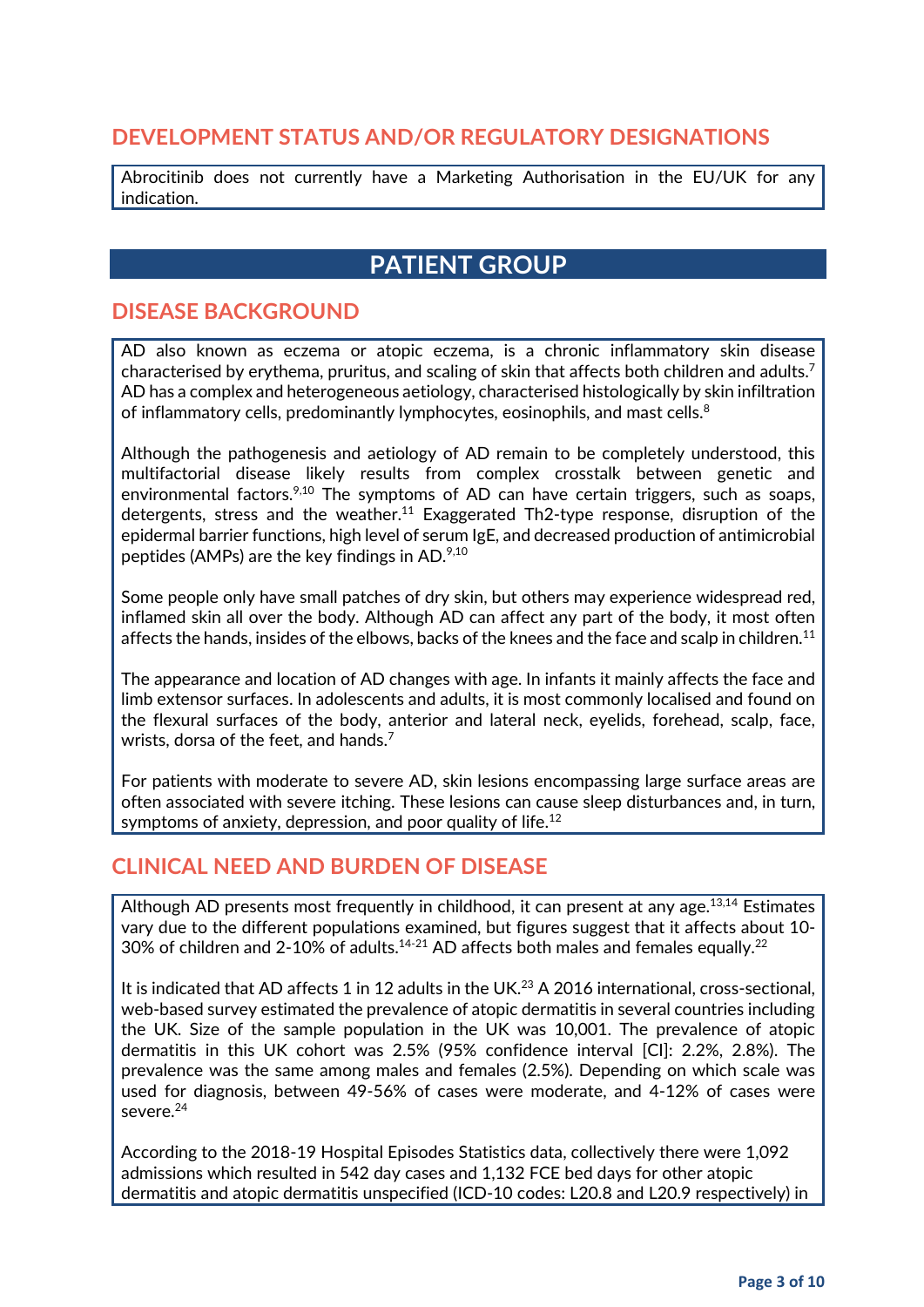# **PATIENT TREATMENT PATHWAY**

#### **TREATMENT PATHWAY**

Dermatitis has several causes, which may influence treatment. Management of dermatitis involves the removal or treatment of contributory factors that may trigger the development of the disease or worsen a flare. The management of AD also involves the use of different therapies to ease the symptoms.<sup>11,26</sup>

For the treatment of AD, NICE recommends a stepped approach. Treatment can be stepped up or down according to the severity of the condition and includes a range of therapies such as emollients, bandages, phototherapy and topical and oral corticosteroids.<sup>27</sup>

#### **CURRENT TREATMENT OPTIONS**

The following treatment options have been recommended for moderate AD:<sup>27</sup>

- Emollients
- Moderate potency topical corticosteroids
- Topical calcineurin inhibitors (tacrolimus or pimecrolimus)
- Bandages

The following treatment options have been recommended for severe AD:<sup>27</sup>

- Emollients
- Potent topical corticosteroids
- Topical calcineurin inhibitors
- Bandages
- Phototherapy
- Oral corticosteroids

## **PLACE OF TECHNOLOGY**

If licensed, abrocitinib will offer an additional treatment option for patient's age 12 years and over who have moderate to severe AD.

## **CLINICAL TRIAL INFORMATION**

| <b>Trial</b>        | <b>JADE Mono-1; NCT03349060; 2017-003651-29; A Phase 3 Randomized,</b><br>Double-Blind, Placebo-Controlled, Parallel Group, Multi-Center Study To<br>Evaluate The Efficacy And Safety Of Pf-04965842 Monotherapy In<br>Subjects Aged 12 Years And Older, With Moderate To Severe Atopic<br>Dermatitis.<br><b>Phase III - completed</b> |
|---------------------|----------------------------------------------------------------------------------------------------------------------------------------------------------------------------------------------------------------------------------------------------------------------------------------------------------------------------------------|
|                     | Locations: EU (incl UK), United States, Canada and other countries.                                                                                                                                                                                                                                                                    |
| <b>Trial design</b> | Randomised, parallel assignment, quadruple-blinded.                                                                                                                                                                                                                                                                                    |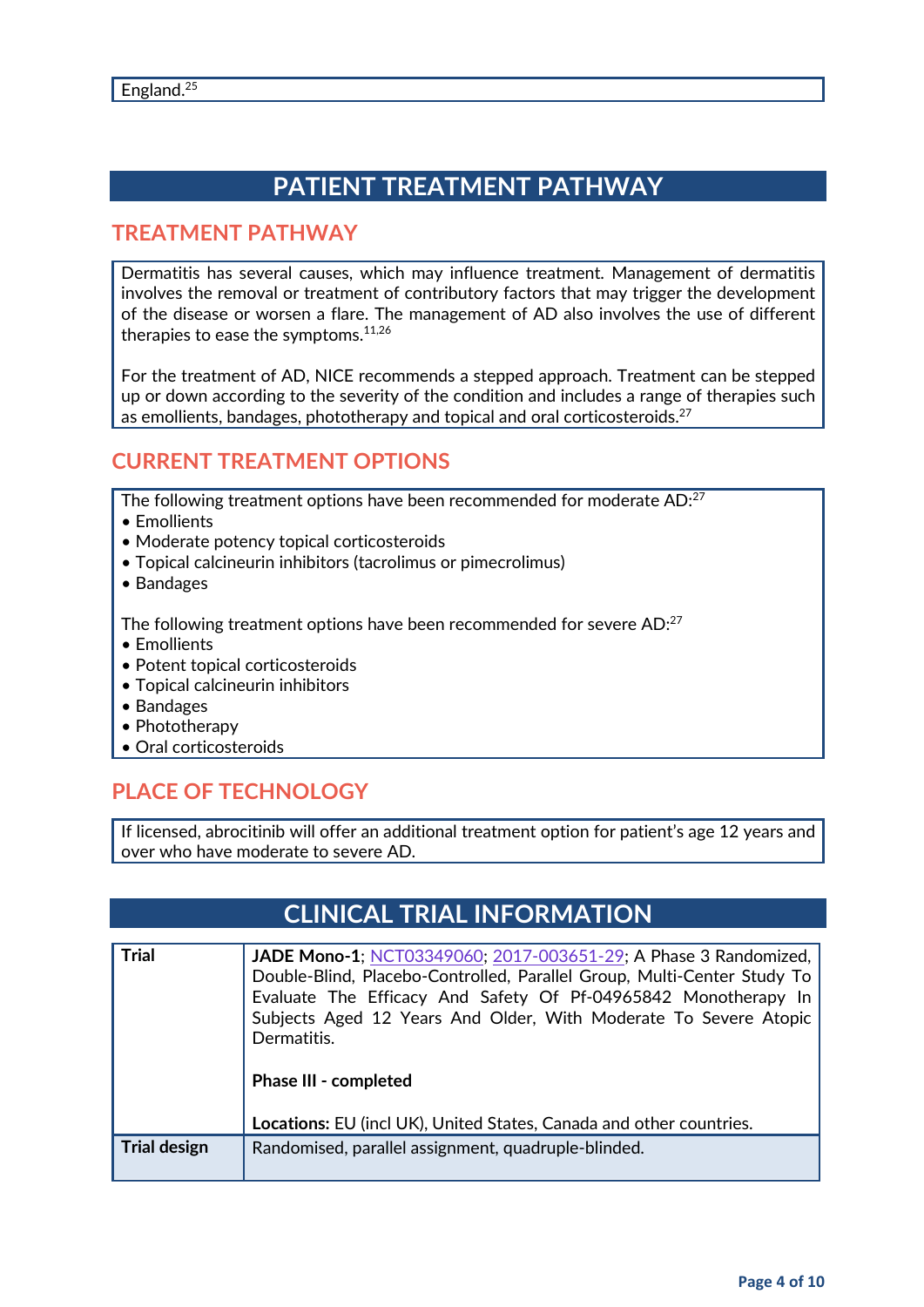| Population                   | N=387, moderate to severe AD with inadequate response or inability to<br>tolerate topical AD treatments or require systemic treatments for AD<br>control, aged 12 years or older.                                                                                                                                                                                                                                                                                                                                                                                                                                                                                                   |
|------------------------------|-------------------------------------------------------------------------------------------------------------------------------------------------------------------------------------------------------------------------------------------------------------------------------------------------------------------------------------------------------------------------------------------------------------------------------------------------------------------------------------------------------------------------------------------------------------------------------------------------------------------------------------------------------------------------------------|
| Intervention(s)              | Abrocitinib 100mg (oral), administered as one tablet<br>Abrocitinib 200mg (oral), administered as two 100mg tablets<br>$\bullet$                                                                                                                                                                                                                                                                                                                                                                                                                                                                                                                                                    |
| Comparator(s)                | Matched placebo                                                                                                                                                                                                                                                                                                                                                                                                                                                                                                                                                                                                                                                                     |
| Outcome(s)                   | Percentage of Participants Achieving Investigator's<br>Global<br>Assessment (IGA) Response of Clear (0) or Almost Clear (1) and<br>Greater Than or Equal to 2 Points Improvement [Time frame:<br>Baseline, Week 12]<br>Percentage of Participants Achieving Eczema Area and Severity<br>Index (EASI) Response of at least 75% Improvement From Baseline<br>at Week 12 [Time frame: Baseline, Week 12]<br>See trial record for full list of other outcomes                                                                                                                                                                                                                           |
| <b>Results</b><br>(efficacy) | Both doses of abrocitinib significantly improved the IGA and EASI-75 dose<br>response outcomes compared to placebo. <sup>6</sup>                                                                                                                                                                                                                                                                                                                                                                                                                                                                                                                                                    |
| <b>Results</b><br>(safety)   | The most frequently reported treatment-emergent adverse events in<br>abrocitinib-treated patients (200mg, 100mg) were short-lasting nausea<br>(20.1%, 9.0%), headache (9.7%, 7.7%), and nasopharyngitis (11.7%, 14.7%),<br>while for placebo, it was dermatitis (16.9%). Observed serious adverse<br>events (SAEs) for abrocitinib 200mg were inflammatory bowel disease,<br>peritonsillitis, dehydration, and asthma (2 cases). SAEs seen for the 100mg<br>dose included retinal detachment, acute pancreatitis, appendicitis,<br>dizziness, and seizures. In the placebo arm, SAEs were condition aggravated,<br>appendicitis, meniscal degeneration, and atopic dermatitis. $^6$ |

| <b>Trial</b>        | JADE Mono-2; NCT03575871; 2018-001136-21; A phase 3 randomized,<br>double-blind, placebo-controlled, parallel group, multi-center study to<br>evaluate the efficacy and safety of pf-04965842 monotherapy in subjects<br>aged 12 years and older, with moderate to severe atopic dermatitis. |  |
|---------------------|----------------------------------------------------------------------------------------------------------------------------------------------------------------------------------------------------------------------------------------------------------------------------------------------|--|
|                     | <b>Phase III - Completed</b>                                                                                                                                                                                                                                                                 |  |
|                     | Location(s): EU (incl UK), United States, Canada and other countries.                                                                                                                                                                                                                        |  |
| <b>Trial design</b> | Randomised, parallel assignment, quadruple-blinded.                                                                                                                                                                                                                                          |  |
| Population          | N=391, moderate to severe AD with inadequate response or inability to<br>tolerate topical AD treatments or require systemic treatments for AD control,<br>aged 12 years or older.                                                                                                            |  |
| Intervention(s)     | Abrocitinib 100mg (oral), administered as one tablet<br>Abrocitinib 200mg (oral), administered as two 100mg tablets                                                                                                                                                                          |  |
| Comparator(s)       | Matched placebo.                                                                                                                                                                                                                                                                             |  |
| Outcome(s)          | Percentage of Participants Achieving Investigator's<br>Global<br>$\bullet$<br>Assessment (IGA) Response of Clear (0) or Almost Clear (1) and<br>Greater Than or Equal to 2 Points Improvement [Time frame:<br>Baseline, Week 12                                                              |  |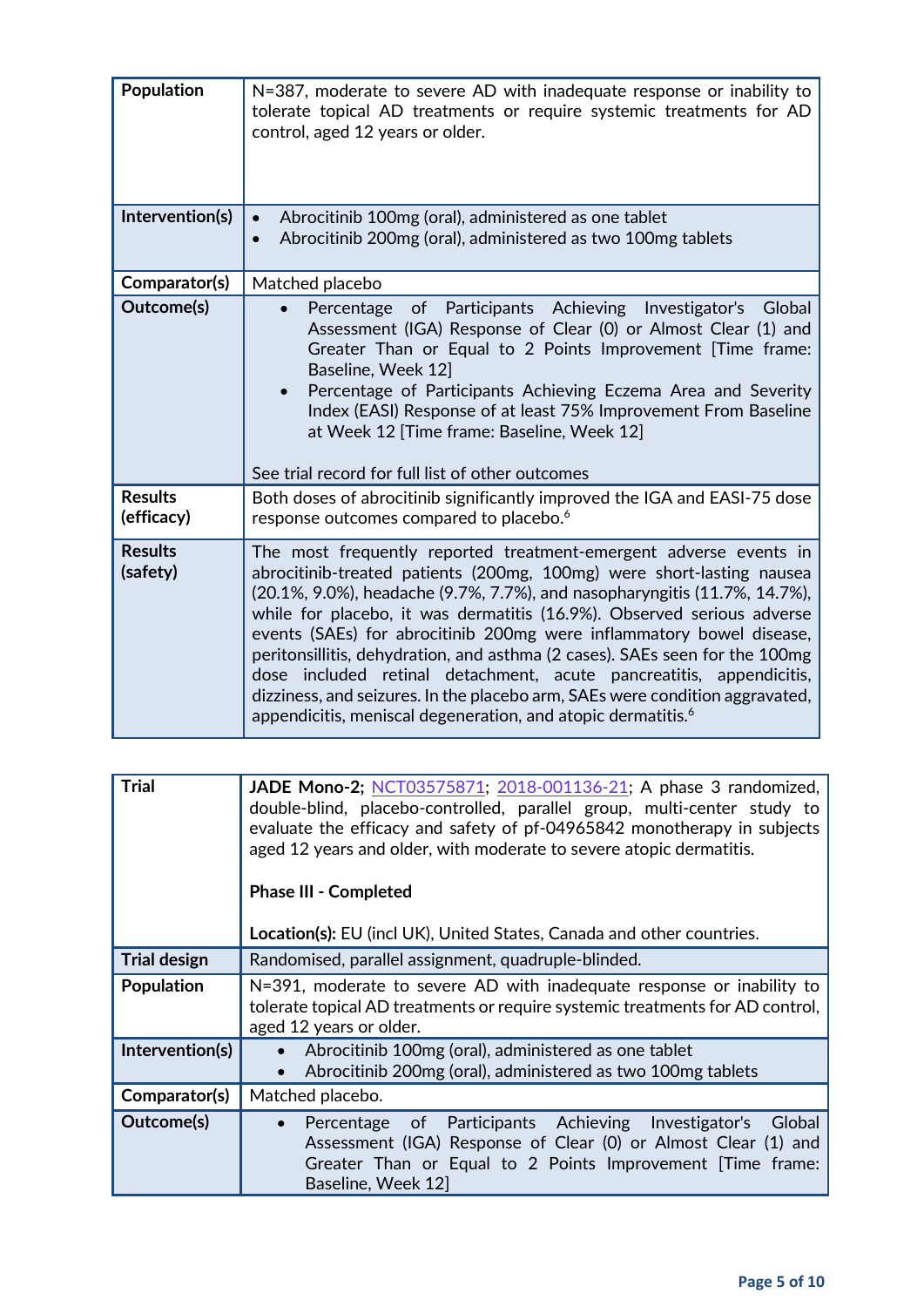|                              | Percentage of Participants Achieving Eczema Area and Severity Index<br>$\bullet$<br>(EASI) Response of at least 75% Improvement From Baseline at Week<br>12 Time frame: Baseline, Week 12]<br>See trial record for full list of other outcomes |
|------------------------------|------------------------------------------------------------------------------------------------------------------------------------------------------------------------------------------------------------------------------------------------|
| <b>Results</b><br>(efficacy) |                                                                                                                                                                                                                                                |
| <b>Results</b><br>(safety)   |                                                                                                                                                                                                                                                |

| <b>Trial</b>               | <b>JADE Compare</b> ; NCT03720470; 2018-002573-21; A phase 3 randomized,<br>double-blind, double-dummy, placebo-controlled, parallel group, multi-<br>center study investigating the efficacy and safety of pf-04965842 and<br>dupilumab in comparison with placebo in adult subjects on background<br>topical therapy, with moderate to severe atopic dermatitis.<br>Phase III - ongoing<br>Locations: EU (incl UK), United States, Canada and other countries. |
|----------------------------|------------------------------------------------------------------------------------------------------------------------------------------------------------------------------------------------------------------------------------------------------------------------------------------------------------------------------------------------------------------------------------------------------------------------------------------------------------------|
| <b>Trial design</b>        | Randomised, parallel assignment, quadruple-blinded.                                                                                                                                                                                                                                                                                                                                                                                                              |
| Population                 | N=759, moderate to severe AD with inadequate response to treatment with<br>medicated topical therapy for AD for at least 4 weeks, or who have required<br>systemic therapies for control of their disease, aged 18 years or older.                                                                                                                                                                                                                               |
| Intervention(s)            | Abrocitinib 100mg (oral), administered as two tablets + placebo<br>$\bullet$<br>(injections), followed by abrocitinib 100mg (oral) alone<br>Abrocitinib 200mg (oral), administered as two tablets + placebo<br>$\bullet$<br>(injections), followed by abrocitinib 200mg (oral) alone                                                                                                                                                                             |
| Comparator(s)              | Dupilumab 600mg (injection) administered as 2x 300mg injections<br>$\bullet$<br>+ matched placebo for abrocitinib, followed by matched placebo for<br>abrocitinib alone                                                                                                                                                                                                                                                                                          |
| <b>Outcome(s)</b>          | of Participants Achieving Investigator's<br>Global<br>Percentage<br>Assessment (IGA) Response of Clear (0) or Almost Clear (1) and<br>Greater Than or Equal to 2 Points Improvement [Time frame:<br>Baseline, Week 12]<br>Percentage of Participants Achieving Eczema Area and Severity<br>$\bullet$<br>Index (EASI) Response of at least 75% Improvement From Baseline<br>at Week 12 [Time frame: Baseline, Week 12]                                            |
| <b>Results</b>             | See trial record for full list of other outcomes                                                                                                                                                                                                                                                                                                                                                                                                                 |
| (efficacy)                 |                                                                                                                                                                                                                                                                                                                                                                                                                                                                  |
| <b>Results</b><br>(safety) |                                                                                                                                                                                                                                                                                                                                                                                                                                                                  |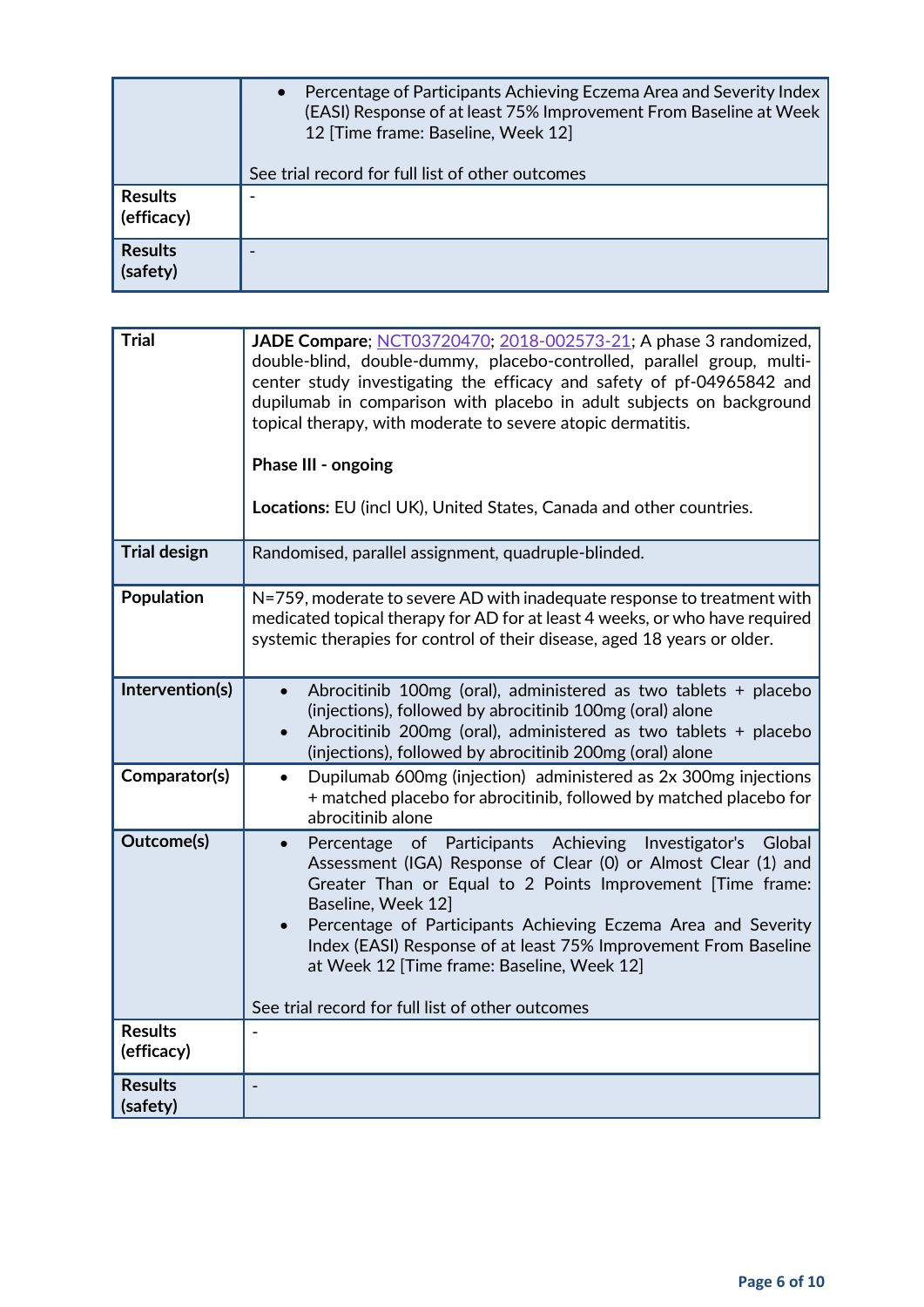| <b>Trial</b><br><b>Trial design</b> | <b>JADE TEEN</b> ; NCT03796676; 2018-003804-37; A phase 3, randomized,<br>double-blind, placebo-controlled, multi-center study investigating the<br>efficacy and safety of pf-04965842 co-administered with background<br>medicated topical therapy in adolescent participants 12 to <18 years of age<br>with moderate-to-severe atopic dermatitis.<br>Phase III - ongoing<br>Locations: EU (incl UK), United States, Canada and other countries.<br>Randomised, parallel assignment, quadruple-blind. |
|-------------------------------------|--------------------------------------------------------------------------------------------------------------------------------------------------------------------------------------------------------------------------------------------------------------------------------------------------------------------------------------------------------------------------------------------------------------------------------------------------------------------------------------------------------|
|                                     |                                                                                                                                                                                                                                                                                                                                                                                                                                                                                                        |
| <b>Population</b>                   | N=225, moderate to severe AD, aged between 12 and 17 years.                                                                                                                                                                                                                                                                                                                                                                                                                                            |
| Intervention(s)                     | Abrocitinib 100mg<br>Abrocitinib 200mg                                                                                                                                                                                                                                                                                                                                                                                                                                                                 |
| Comparator(s)                       | Matched placebo.                                                                                                                                                                                                                                                                                                                                                                                                                                                                                       |
| Outcome(s)                          | Change from baseline response based on IGA score of 0 or 1 and a<br>reduction from baseline of at least 2 points. [Time frame: Day 1<br>(Baseline), Week 12 (end of treatment/early termination).<br>Change from baseline response based on the EASI of more than 75%<br>$\bullet$<br>improvement from baseline (EASI-75). [Time frame: Day 1 (Baseline),<br>Week 12 (end of treatment/early termination).]<br>See trial record for full list of other outcomes                                        |
| <b>Results</b><br>(efficacy)        | $\overline{\phantom{a}}$                                                                                                                                                                                                                                                                                                                                                                                                                                                                               |
| <b>Results</b><br>(safety)          |                                                                                                                                                                                                                                                                                                                                                                                                                                                                                                        |

# **ESTIMATED COST**

The cost of abrocitinib is not yet known.

# **RELEVANT GUIDANCE**

#### **NICE GUIDANCE**

- NICE technology appraisal guidance in development. Baricitinib for treating moderate to severe atopic dermatitis (ID1622). TBC.
- NICE technology appraisal guidance in development. Tralokinumab for treating moderate to severe atopic dermatitis (ID3734). TBC.
- NICE technology appraisal guidance in development. Upadacitinib for treating moderate to severe atopic dermatitis in people aged 12 and over (ID3733). TBC.
- NICE technology appraisal guidance. Tacrolimus and pimecrolimus for atopic eczema (TA82). August 2004.
- NICE technology appraisal guidance. Frequency of application of topical corticosteroids for atopic eczema (TA81). August 2004.
- NICE Technology Appraisal Guidance. Dupilumab for treating moderate to severe atopic dermatitis (TA534). August 2018.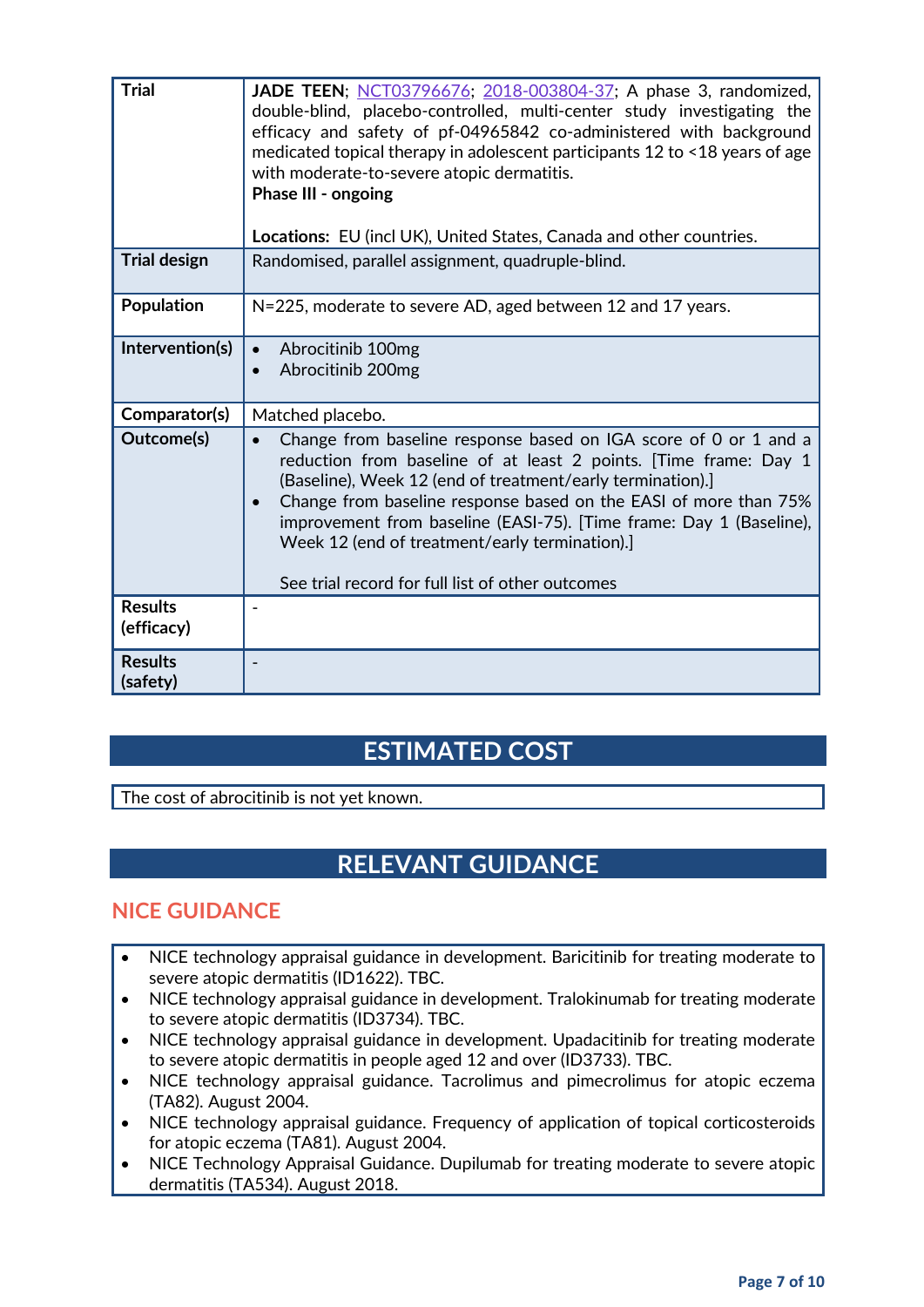## **NHS ENGLAND (POLICY/COMMISSIONING) GUIDANCE**

- NHS England. 2013/14 NHS Standard Contract for Specialised Allergy Services (All ages). B09/S/b.
- NHS England. 2013/14 NHS Standard Contract for Specialised Dermatology Services (All ages). A12/S/a.

### **OTHER GUIDANCE**

- Wollenberg A; Barbarot S; Bieber T; et al. Consensus-based European guidelines for treatment of atopic eczema (atopic dermatitis) in adults and children: part I. 2018.<sup>28</sup>
- American Academy of Dermatology (AAD). Atopic dermatitis clinical guideline. 2014.<sup>29</sup>
- Ring et al. Guidelines for treatment of atopic eczema (atopic dermatitis) Part I. 2012.<sup>30</sup>
- Ring et al. Guidelines for treatment of atopic eczema (atopic dermatitis) Part II. 2012.<sup>31</sup>
- Scottish Intercollegiate Guidelines Network (SIGN). Management of atopic eczema in primary care: A national clinical guideline (SIGN 125). March 2011.<sup>32</sup>

# **ADDITIONAL INFORMATION**

## **REFERENCES**

1 Gooderham MJ, Forman SB, Bissonnette R, Beebe JS, Zhang W, Banfield C, et al. *Efficacy and Safety of Oral Janus Kinase 1 Inhibitor Abrocitinib for Patients With Atopic Dermatitis*. JAMA Dermatology. 2019;155(12):1371-9. Available from:

<https://jamanetwork.com/journals/jamadermatology/fullarticle/2751870>06 January 2020

- 2 ClinicalTrials.gov. *Study to Evaluate Efficacy and Safety of PF-04965842 in Subjects Aged 12 Years And Older With Moderate to Severe Atopic Dermatitis (JADE Mono-1)*. *Trial ID*. 2017. Status: Available from:<https://clinicaltrials.gov/ct2/show/NCT03349060> [Accessed 06 January 2020].
- 3 ClinicalTrials.gov. *Study Evaluating Efficacy and Safety of PF-04965842 in Subjects Aged 12 Years And Older With Moderate to Severe Atopic Dermatitis (JADE Mono-2)*. *Trial ID*. 2018. Status: Available from:<https://clinicaltrials.gov/ct2/show/NCT03575871> [Accessed 06 January 2020].
- 4 ClinicalTrials.gov. *Study Evaluating Efficacy and Safety of PF-04965842 and Dupilumab in Adult Subjects With Moderate to Severe Atopic Dermatitis on Background Topical Therapy (JADE Compare)*. *Trial ID*. 2018. Status: Available from:
- <https://clinicaltrials.gov/ct2/show/NCT03720470> [Accessed 06 January 2020]. 5 ClinicalTrials.gov. *JAK1 Inhibitor With Medicated Topical Therapy in Adolescents With Atopic* 
	- *Dermatitis (JADE TEEN)*. *Trial ID*. 2019. Status: Available from: <https://clinicaltrials.gov/ct2/show/NCT03796676> [Accessed 06 January 2020].
- 6 Pfizer. *Pfizer Presents Positive Phase 3 Data At The 28th Congress Of The European Academy Of Dermatology And Venereology For Abrocitinib In Moderate To Severe Atopic Dermatitis.* 2019. Available from: [https://www.pfizer.com/news/press-release/press-release](https://www.pfizer.com/news/press-release/press-release-detail/pfizer_presents_positive_phase_3_data_at_the_28th_congress_of_the_european_academy_of_dermatology_and_venereology_for_abrocitinib_in_moderate_to_severe_atopic_dermatitis)[detail/pfizer\\_presents\\_positive\\_phase\\_3\\_data\\_at\\_the\\_28th\\_congress\\_of\\_the\\_european\\_academy](https://www.pfizer.com/news/press-release/press-release-detail/pfizer_presents_positive_phase_3_data_at_the_28th_congress_of_the_european_academy_of_dermatology_and_venereology_for_abrocitinib_in_moderate_to_severe_atopic_dermatitis) [\\_of\\_dermatology\\_and\\_venereology\\_for\\_abrocitinib\\_in\\_moderate\\_to\\_severe\\_atopic\\_dermatitis](https://www.pfizer.com/news/press-release/press-release-detail/pfizer_presents_positive_phase_3_data_at_the_28th_congress_of_the_european_academy_of_dermatology_and_venereology_for_abrocitinib_in_moderate_to_severe_atopic_dermatitis) [Accessed 06 January 2020].
- 7 Weidinger S, Novak S. *Atopic dermatitis*. The Lancet. 2016;387(10023):1109–22. Available from: <https://www.sciencedirect.com/science/article/pii/S014067361500149X?via%3Dihub>06 January 2020
- 8 Saito H. *Much Atopy about the Skin: Genome-Wide Molecular Analysis of Atopic Eczema*  International Archives of Allergy and Immunology. 2005;137(4):319-25. Available from: <https://doi.org/10.1159/000086464>06 January 2020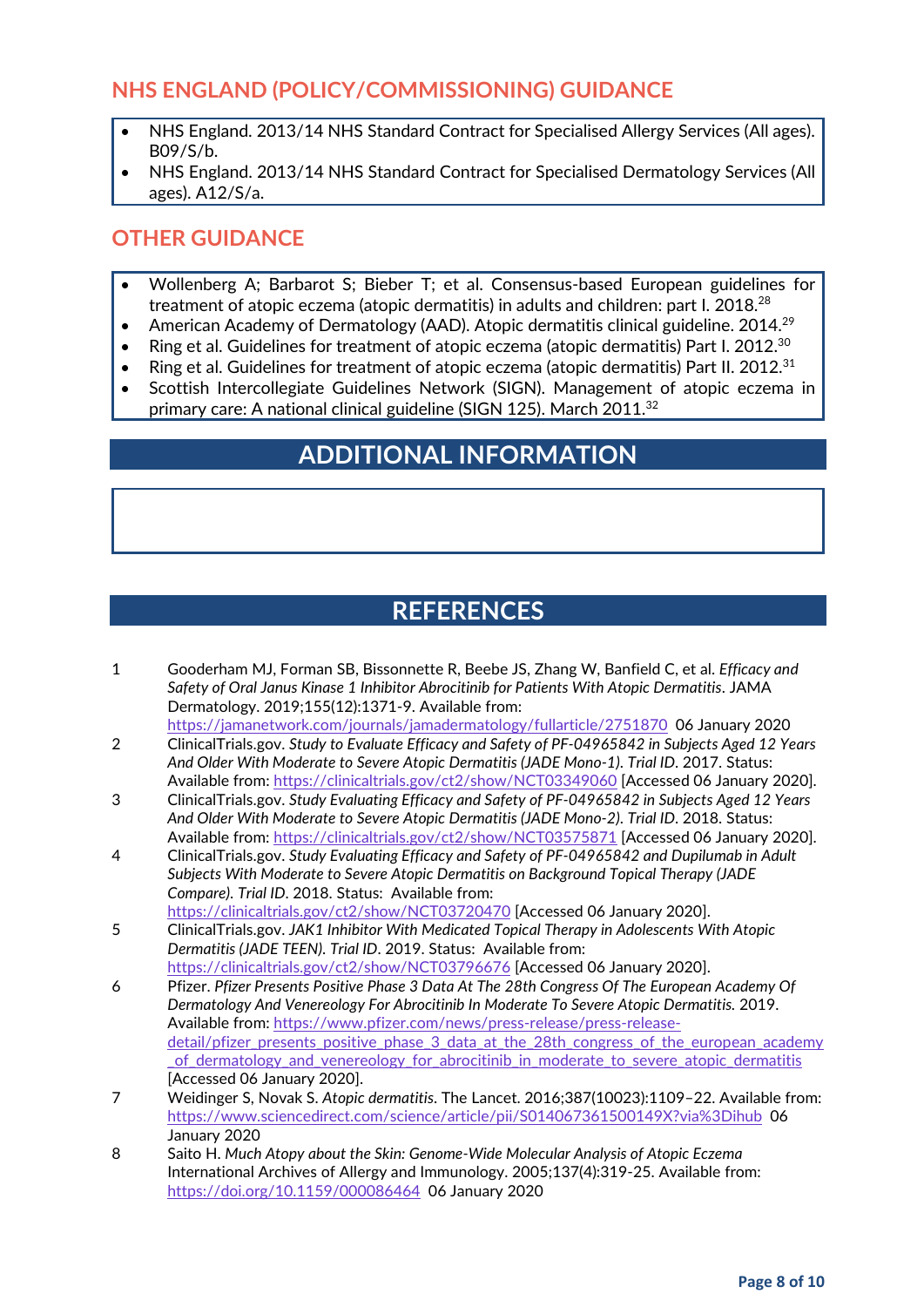- 9 Guttman-Yassky E, Nograles KE, Krueger JG. *Contrasting pathogenesis of atopic dermatitis and psoriasis-part II: immune cell subsets and therapeutic concepts*. Journal of Allergy and Clinical Immunology. 2011;127(6):1420-32. Available from:<https://doi.org/10.1016/j.jaci.2011.01.054> 06 January 2020
- 10 Guttman-Yassky E., Nograles KE., Krueger JG. *Contrasting pathogenesis of atopic dermatitis and psoriasis—Part I: Clinical and pathologic concepts*. Journal of Allergy and Clinical Immunology. 2011;127(5):1110-8. Available from: <https://doi.org/10.1016/j.jaci.2011.01.053> 06 January 2020
- 11 National Health Service (NHS). *Atopic eczema.* 2019. Available from: <https://www.nhs.uk/conditions/atopic-eczema/> [Accessed 06 January 2020].
- 12 Simpson EL, Bieber T, Eckert L, Wu R, Ardeleanu M, Graham NM, et al. *Patient burden of moderate to severe atopic dermatitis (AD): Insights from a phase 2b clinical trial of dupilumab in adults.* Journal of the American Academy of Dermatology. 2016;74(3):491-8. Available from: <https://doi.org/10.1016/j.jaad.2015.10.043>07 January 2020
- 13 Primary Care Dermatology Society. *Eczema - atopic eczema.* 2019. Available from: <http://www.pcds.org.uk/clinical-guidance/atopic-eczema> [Accessed 07 January 2020].
- 14 Draaisma E, Garcia-Marcos L, Mallol J S. D., Pérez-Fernández V, Brand PLP, Et al. *A multinational study to compare prevalence of atopic dermatitis in the first year of life*. Pediatric Allergy and Immunology. 2015;26(4):359-66. Available from: <https://onlinelibrary.wiley.com/doi/full/10.1111/pai.12388>07 January 2020
- <span id="page-8-0"></span>15 Eichenfield LF, Tom WL, Chamlin SL, Feldman SR, Hanifin JM, Simpson EL, et al. *Guidelines of care for the management of atopic dermatitis: Section 1. Diagnosis and assessment of atopic dermatitis*. Journal of the American Academy of Dermatology. 2014;70(2):338-51. Available from:<https://doi.org/10.1016/j.jaad.2013.10.010>07 January 2020
- 16 Silverberg JI, Hanifin JM. *Adult eczema prevalence and associations with asthma and other health and demographic factors: A US population–based study.* Journal of Allergy and Clinical Immunology. 2013;132(5):1132-8. Available from:<https://doi.org/10.1016/j.jaci.2013.08.031>
- 17 Nankervis H, Thomas K, Delamere F, Barbarot S, Rogers N, Williams H. *Scoping systematic review of treatments for eczema, Programme Grants for Applied Research, No. 4.7, Southampton (UK): NIHR Journals Library; .* 2016. Available from:<https://www.ncbi.nlm.nih.gov/books/NBK363127/> [Accessed 07 January 2020].
- 18 Nutten S. *Atopic Dermatitis: Global Epidemiology and Risk Factors.* Annals of Nutrition and Metabolism. 2015;66(Suppl. 1):8-16. Available from[: https://doi.org/10.1159/000370220](https://doi.org/10.1159/000370220) 07 January 2020
- 19 Baron SE, Cohen SN, Archer CB. *Guidance on the diagnosis and clinical management of atopic eczema*. Clinical dermatology. 2012;37(s1):7-12. Available from: [https://doi.org/10.1111/j.1365-](https://doi.org/10.1111/j.1365-2230.2012.04336.x) [2230.2012.04336.x](https://doi.org/10.1111/j.1365-2230.2012.04336.x) 07 January 2020
- 20 Eichenfield LF, Boguniewicz M, Simpson EL, Russell JJ, Block JK, Feldman SR, et al. *Translating Atopic Dermatitis Management Guidelines Into Practice for Primary Care Providers*. Pediatrics. 2015;136(3):554-65. Available from:<https://doi.org/10.1542/peds.2014-3678>07 January 2020
- 21 Lyons JJ, Milner JD, KD S. *Atopic Dermatitis in Children Clinical Features, Pathophysiology, and Treatment*. Immunology and Allergy Clinics of North America. 2015;35(1):161-83. Available from:<https://doi.org/10.1016/j.iac.2014.09.008>07 January 2020
- 22 British Skin Foundation. *Eczema* 2020. Available from: <https://www.britishskinfoundation.org.uk/eczema> [Accessed 07 January 2020].
- 23 National Eczema Society. *What is Eczema? .* 2020. Available from: [http://www.eczema.org/what](http://www.eczema.org/what-is-eczema)[is-eczema](http://www.eczema.org/what-is-eczema) [Accessed 07 January 2020].
- 24 Barbarot S, Auziere S, Gadkari A, Girolomoni G, Puig L, Simpson EL, et al. *Epidemiology of atopic dermatitis in adults: Results from an international survey.* Allergy. 2018;73(6):1284-93. Available from:<https://onlinelibrary.wiley.com/doi/full/10.1111/all.13401>07 January 2020
- 25 National Health Service (NHS). *Hospital Admitted Patient Care Activity: Diagnosis, 2018-19.* 2019. Available from: [https://digital.nhs.uk/data-and-information/publications/statistical/hospital](https://digital.nhs.uk/data-and-information/publications/statistical/hospital-admitted-patient-care-activity/2018-19)[admitted-patient-care-activity/2018-19](https://digital.nhs.uk/data-and-information/publications/statistical/hospital-admitted-patient-care-activity/2018-19) [Accessed 06 January 2020].
- 26 National Institute for Health and Care Excellence (NICE). *Eczema - Types and management,.* 2020. Available from:<https://bnf.nice.org.uk/treatment-summary/eczema.html> [Accessed 07 January 2020].
- 27 National Institute for Health and Care Excellence (NICE). *Eczema - atopic: NICE stepped approach to treatment.* 2018. Available from:<https://cks.nice.org.uk/eczema-atopic#!prescribingInfoSub> [Accessed 07 January 2020].